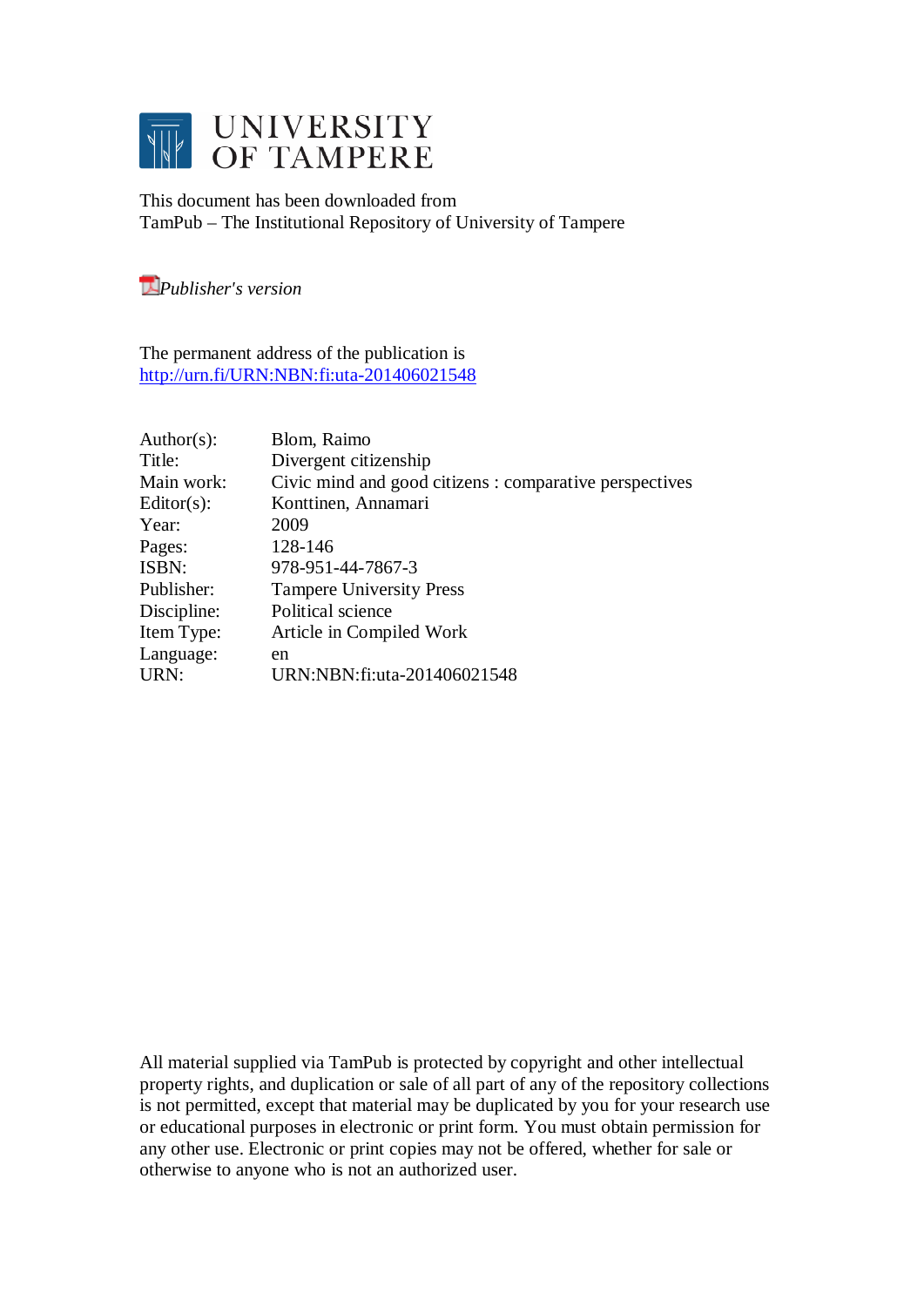## *Divergent Citizenship*

Raimo Blom

This chapter investigates different conceptions of citizenship. The ISSP survey included a set of questions concerning the respondents' perceptions of good citizenship. (see Appendix 1, q: 29). Thinking about the question theoretically, we discover that there are many different aspects, attributes and dimensions important for the idea of citizenship. Just to mention a few, the concept of citizenship entails various rights and obligations, which frame different relations to social and political action. Citizenship can also refer to different kinds of interrelationships between resources, social position and the realisation of rights in society. These, in turn, have implications to differences in relation to the possibilities to monitor and control the use of power in society. The scale of citizens' orientations can vary significantly, too, from local to global or cosmopolitan loyalties and sense of belongingness (Merton 1957, 387-420, Delanty 2000).

Many questions concerning citizenship were first dealt with in the political theory and philosophy of the rising bourgeoisie (from Hobbes to Locke and Rousseau, and already criticised by Marx and others; Blom 1982). In practice, those questions were posed during bourgeois revolutions, especially the French Revolution. The problems of basic citizen rights surfaced in early political theories. Questions in relation to public political power, such as Hobbes' Leviathan, also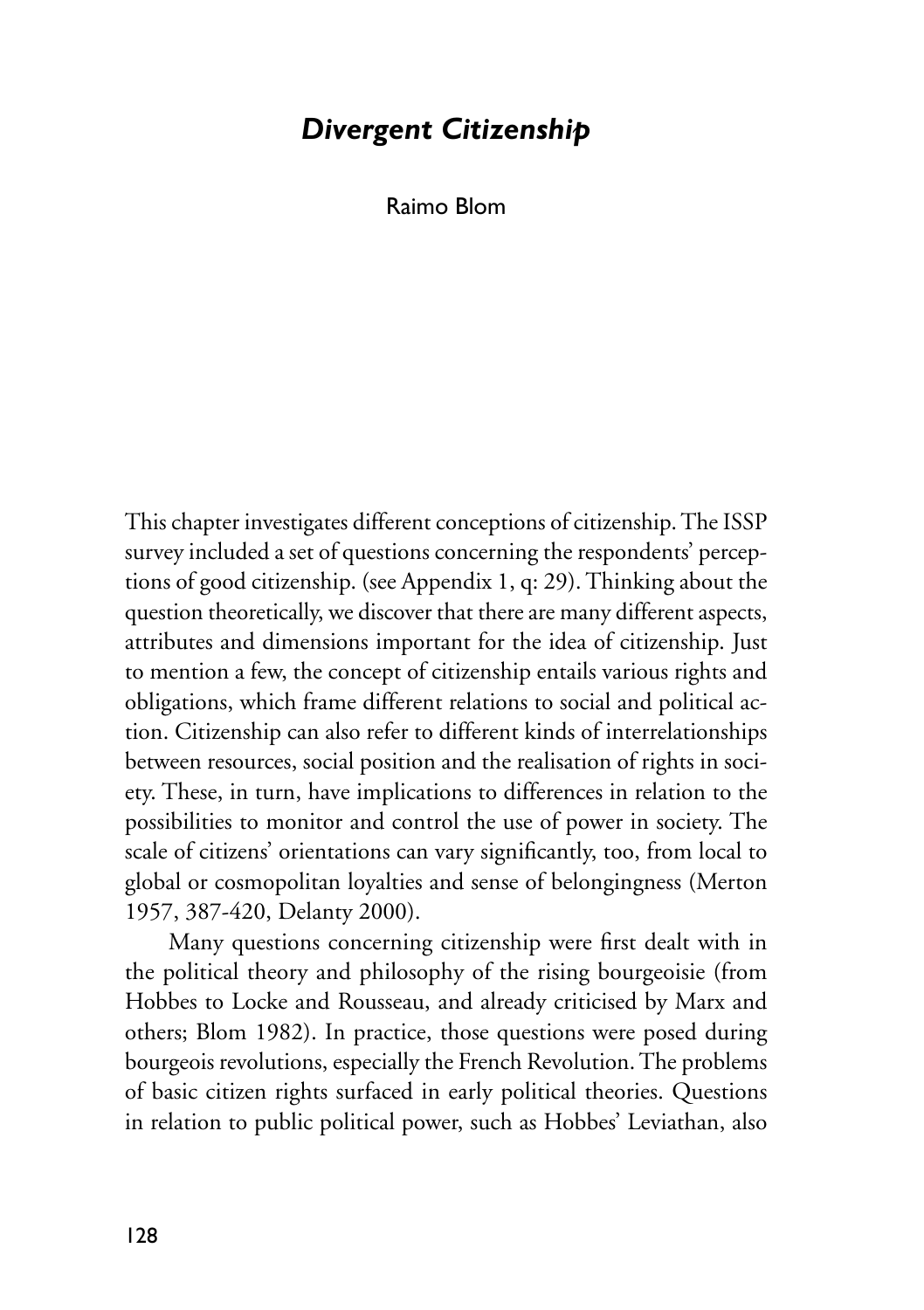came into attention. The latter type of question, in fact, concerns the citizen's relation to the absolute state power and the possibilities to control it. This question found its pragmatic solutions in the form of constitutions and different Fundamental laws. It was also settled in different theories of democracy. Moving into modern times, the list of basic rights was expanded from the right to private ownership and the basic freedom and political rights to other economic rights and to social and cultural rights.

People's conceptions of citizenship do not derive from legal theory. Thus, there is more to citizenship beliefs and values than merely rights and obligations. The following pages compare the citizenship beliefs in different countries using the ten-item scale of the ISSP data from 2004 (see Appendix 1). The questions deal with what can be expected of the good citizen. In fact, the survey concentrated on the perceived importance of different aspects in being a good citizen. This is one of the focal points of the survey. Moreover, variables measuring political and social participation were also included in the analysis.

The text proceeds as follows: first, the topics and methods are described briefly. The first question is how important the different aspects are for the good citizen. The purpose here is to construct a ranking list of the importance of different aspects of citizenship. A comparison is also made on the importance of the different citizenship elements in different countries. An analysis is then conducted on the main dimension of the "good citizen". The method used is factor analysis. The main descriptive task then follows. The countries are positioned in the factor space using the citizenship dimensions as pairs in the description. In the interpretation of the comparative country results, I am mainly interested in the differences among the EU-countries. The outer reference point consists of some non-EU countries (the United States, Russia and Japan) and the average ISSP countries. The special emphasis in the country comparison is Finland, as well as the Nordic countries. Finally, it is analysed whether there is any relation between the differences in citizenship beliefs and action in the capitalism and welfare state regimes presented in the literature. The references used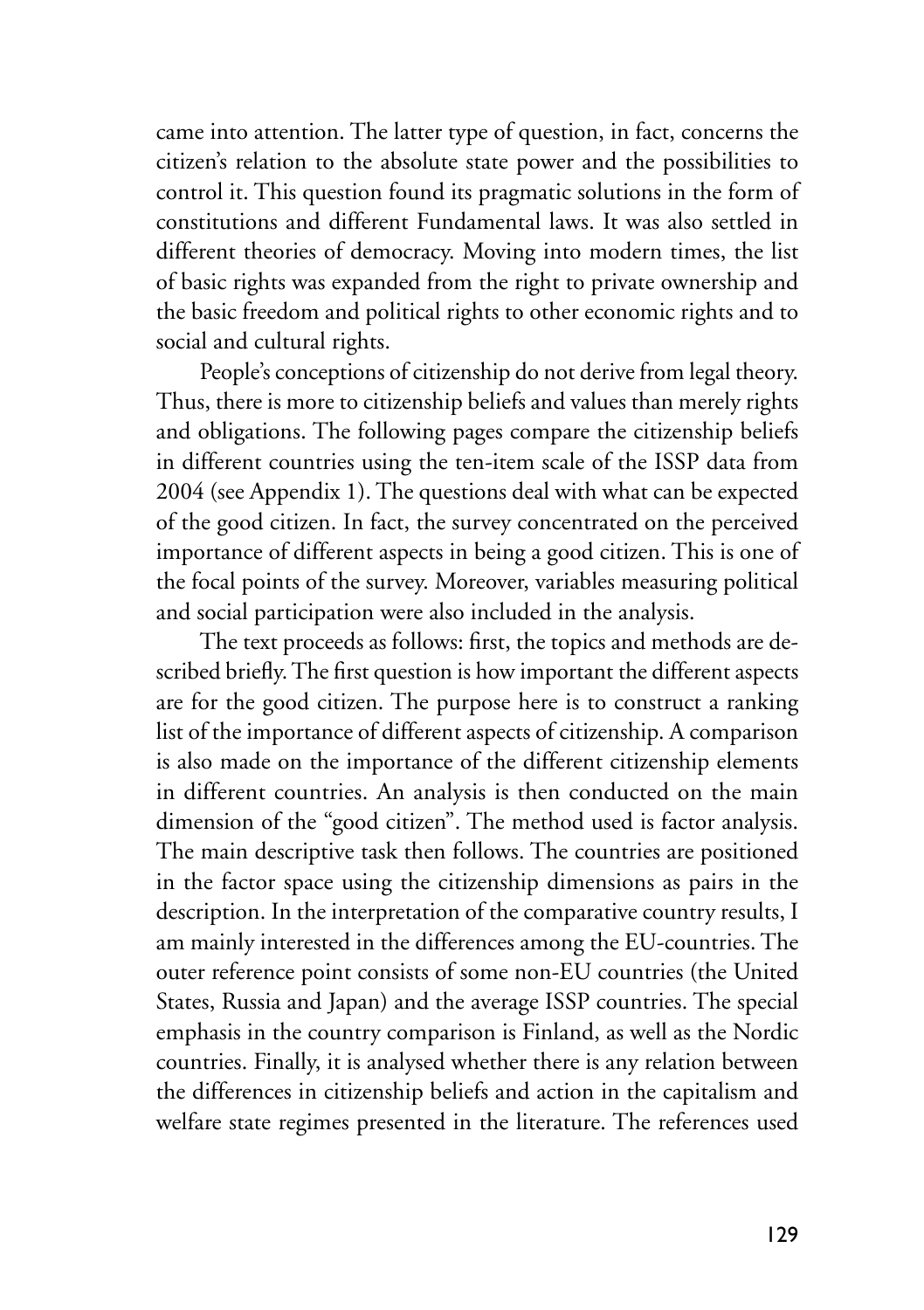are Crouch and Streeck (1997), especially Boyer (1997) on the types of capitalism, and Esping-Andersen (1990 and 1999) in the case of welfare regimes.

The basis of Boyer's classification for types of capitalism is the distinctive forms of labour market relations, their institutional characteristics, and adjustments and the consequential advantages and disadvantages, respectively. The four types of capitalism are 'market-oriented' (USA, Canada and Britain), 'Rhineland or corporatist' (Germany, Japan), 'statist' (France, Italy), and 'social democrat' (Sweden Austria) (Boyer 1997, 90; table 4.6.).

Esping-Andersen separates three welfare regimes: 'liberal' (USA as modal example), 'social democratic' (the Nordic countries) and 'conservative' (Germany, Italy) (Esping-Andersen 1999, 73- ). The original basis was the de-commodification of welfare or the decrease in the commodity nature of labour power. In the liberal model, few rights and a low level of de-commodification mean that the liberal welfare regime is almost completely Anglo-Saxon: it comprises the United States, Canada, Australia, Ireland, New Zealand, and Britain. The social democratic welfare regime includes the Nordic countries, and the conservative model almost all the other countries. There are different variants inside the three welfare regimes and, in some cases, the situation has changed after Esping-Andersen's latter book. Thus, a valid starting point for the interpretation of the results is Esping-Andersen's three regime model.

### The importance of citizenship elements

The idea of citizenship developed historically in different times. The most famous presentation of the matter is Marshall's contribution (1950). In Marshall's model, legal rights derive from the 17-18th centuries, political rights from the18-19th centuries and social rights from the 19-20th centuries. The institutions supporting citizen's different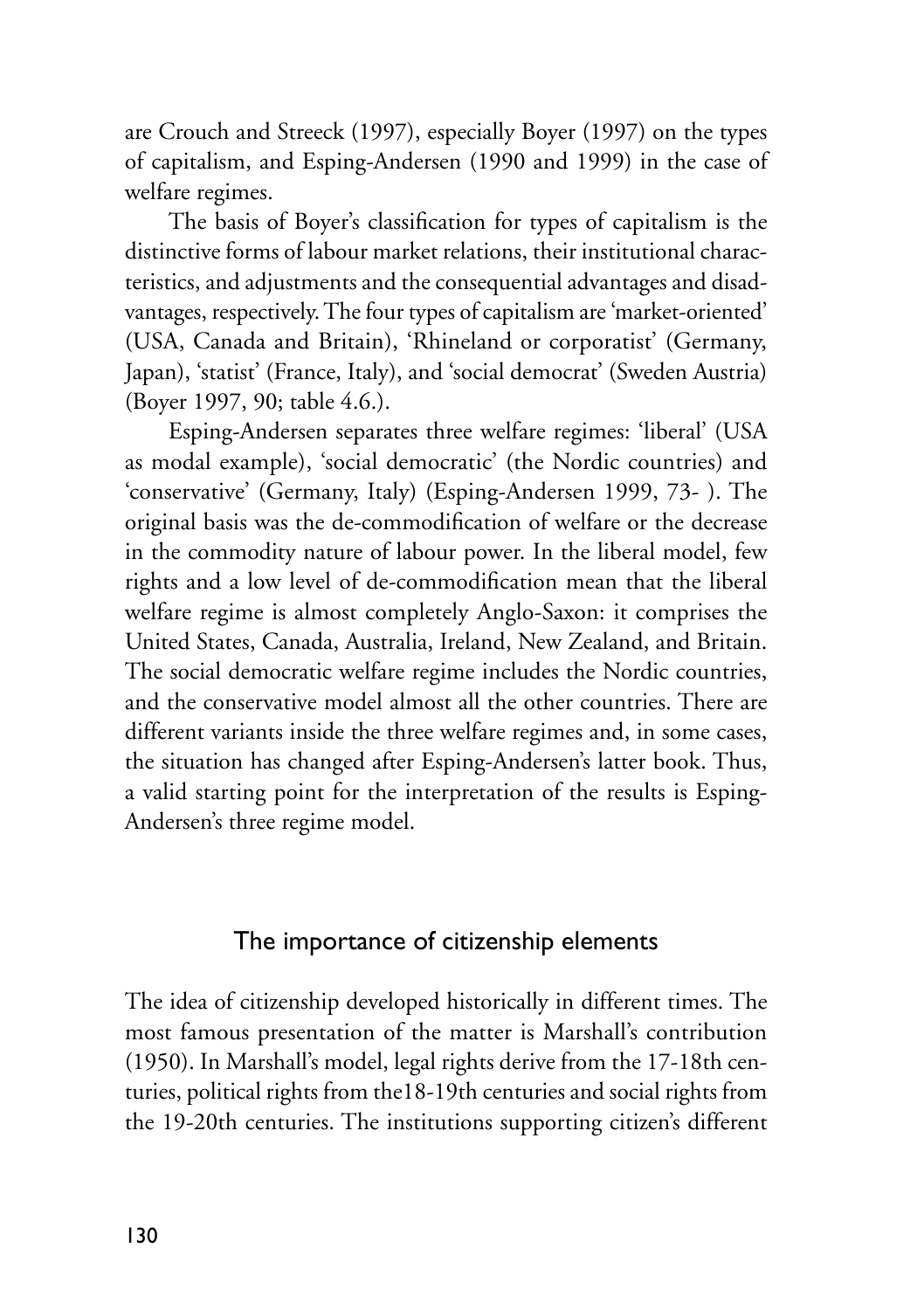basic rights, such as the parliament for political rights or the welfare state for social rights developed in various historical conditions. Nowadays, cultural rights have also gained an entirely new meaning in the global world (Pakulski 1997). Marshall has also been criticized (Turner 1997). It can be criticized by stating that his framework is not sensitive enough to the consequences of citizenship at the end product level, and to the distinction between the formal and substantial rights.

The different categories of citizen rights have different functions, and the rights are also often in conflict with each other. (Tuschling 1976, Blom 1982). These basic conflicts derive from the difficulties to construct a valid concept of legal state. Another reason is the dependence of all the other rights on the economic rights and social position. Because of the economic dependence, the concept of citizenship is always incomplete and impossible to realise in practice. David Lockwood (1996) speaks about two sets of social categories that can be unequal: classes and different citizen categories. The latter are identified through "their different capacities to exercise various rights, their social categorisation by rights themselves, and their motivation to extend and enlarge them". In an empirical study investigating the conceptions of the citizen, it is possible to see the emphases of the different aspects of citizenship and interpret the relation between different elements.

The next table summarises the perceived importance of different matters for the good citizen in the order of their importance in the entire ISSP data. The table presents the sums of the percentages of classes 6 and 7 on a 7-point scale (1-7) where 7 is "very important". The table also includes the same percentages in the Nordic countries, the EU-countries and the non-EU-countries.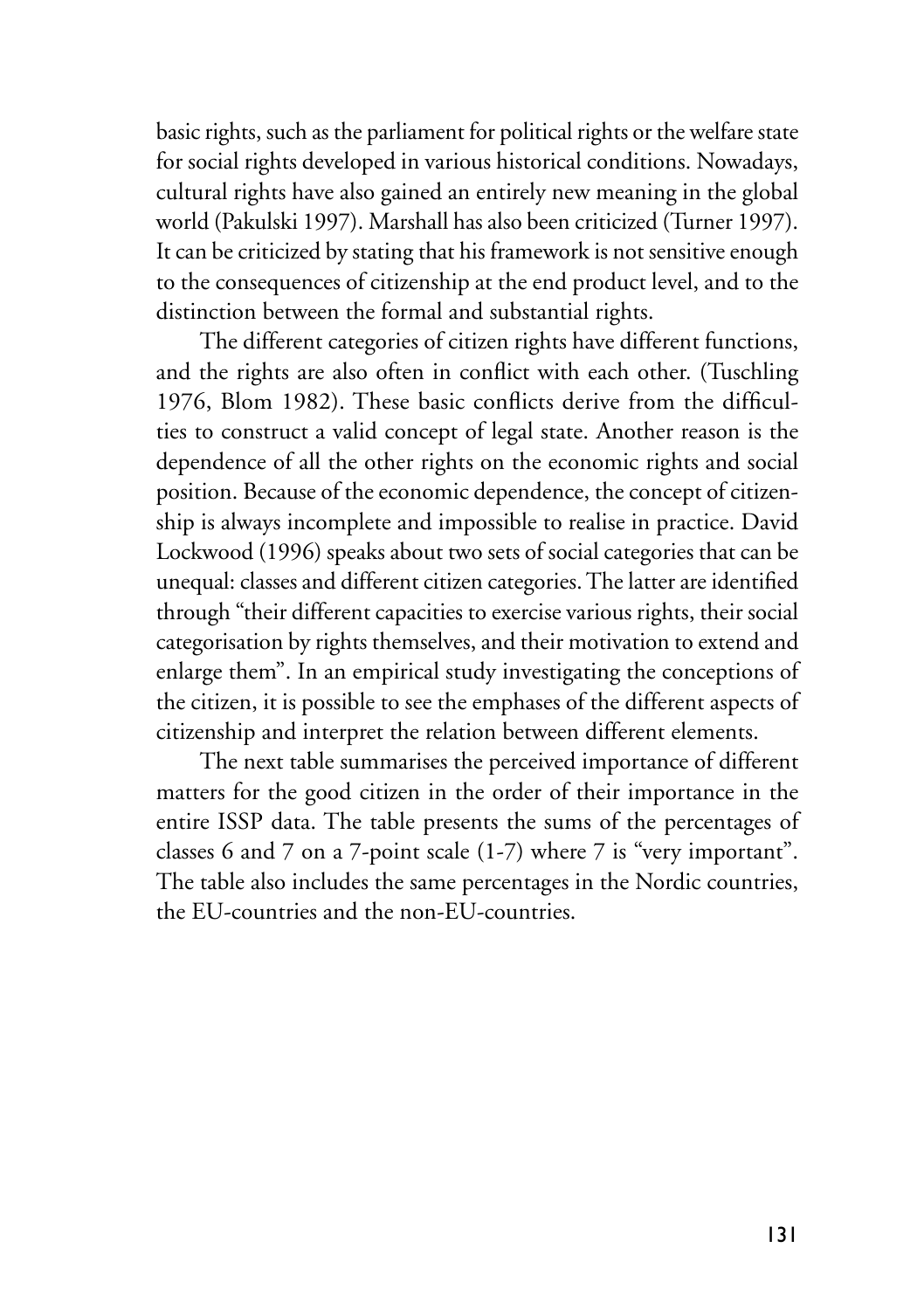|                                                                                   | <b>Total</b><br><b>ISSP</b> | <b>Nordic</b><br>countries | EU-coun-<br>tries | Non-EU<br>countries |
|-----------------------------------------------------------------------------------|-----------------------------|----------------------------|-------------------|---------------------|
| Always to obey laws and regulations                                               | 78                          | 74                         | 74                | 83                  |
| Never to try to evade taxes                                                       | 73                          | 68                         | 70                | 76                  |
| Always to vote in elections                                                       | 68                          | 75                         | 63                | 74                  |
| To help the people in<br>[country] who are worse<br>off than yourself             | 63                          | 63                         | 51                | 57                  |
| To try to understand the reasoning of<br>people with<br>other opinions            | 62                          | 62                         | 59                | 65                  |
| To keep watch on the<br>actions of government                                     | 56                          | 52                         | 48                | 65                  |
| To help the people in the<br>rest of the world who are worse off<br>than yourself | 45                          | 36                         | 42                | 49                  |
| To be willing to serve in<br>the military at a time of need                       | 44                          | 43                         | 36                | 51                  |
| To choose products for political,<br>ethical or environmental reasons             | 34                          | 29                         | 33                | 35                  |
| To be active in social or political<br>associations                               | 27                          | 14                         | 20                | 34                  |

**Table 1.** To be a good citizen: the importance of different matters (%)

The differences between the qualities that people find important for the good citizen are substantial. This means that in people's conception of citizenship there are different fields of importance. The difference between the importance of abiding the law and being active in the civil society is over 50 percentages. Tentatively, we can find three blocks according to the hierarchy of the importance of an aspect for good citizenship. The first group of important qualities includes obeying laws, not evading the taxes, voting, as well as trying to understand other people. Another category, of relatively high importance, includes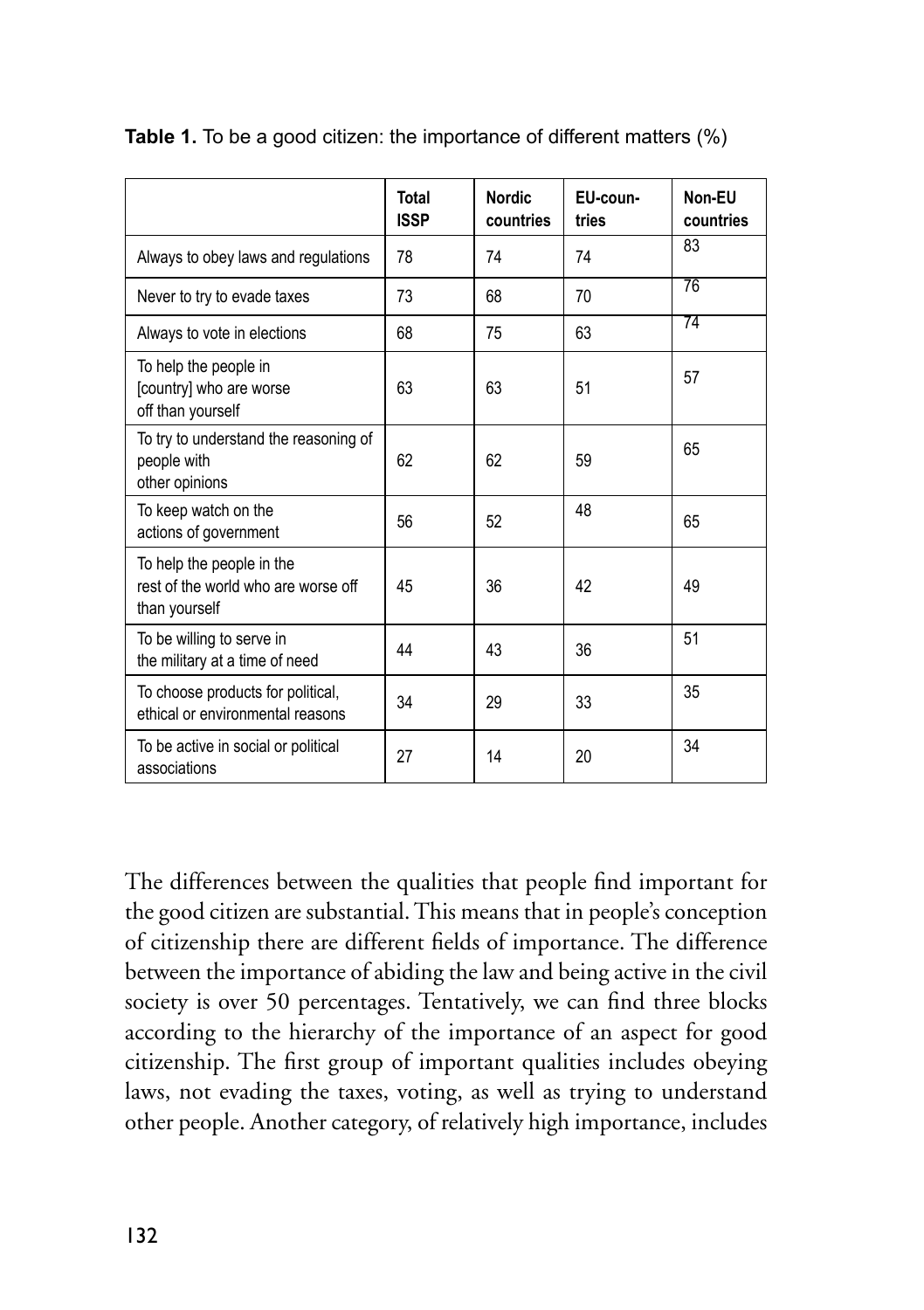helping people who are worse off in one's own country and the rest of the world, keeping watch on the actions of the government, and being willing to serve in the military at a time of need. Finally, there are the qualities of low importance, political, ethical and environmental reasons for choosing the products, and being active in social and political associations.

There are substantial differences in the perceived importance of the good citizen's characteristics between the countries and country groups. Some differences between the country groups are noticeable. Examples of the differences between the countries are presented in the context of the factor-score comparison of the countries.

People in the non-EU-countries and all the ISSP-countries find all studied good citizen qualities more important than the respondents in the EU-countries. In choosing products for political, ethical or environmental reasons those country groups are at the same level. The difference is the most substantial regarding the perceived importance of helping people in one's own country. The importance of this aspect is lower in the EU-countries. The other aspects, in which the EUcounties are also clearly at a lower level than all the ISSP-countries or the non-EU countries, are keeping watch on the government, serving the military at a time of need, and being active in social and political associations.

The main finding is the all-around difference between the EUcountries and the non-EU countries. We can ask what the explanation is to this cleavage in the conceptions of necessary qualities for the good citizen. One possible explanation is need based. In the EU-countries, the citizens' position and citizen rights have, on average, been relatively stable for longer than in the non-EU-countries. Citizenship in non-EU countries creates the need for almost all the qualities of the good citizen mentioned in the study. It is worth noting that, in the case of the United States, most qualities of the good citizen are also considered especially important in comparison to other countries. This implies that in addition to the perceived need for further democratic development, also normative and cultural conceptions of the nature of good citizenship play a role.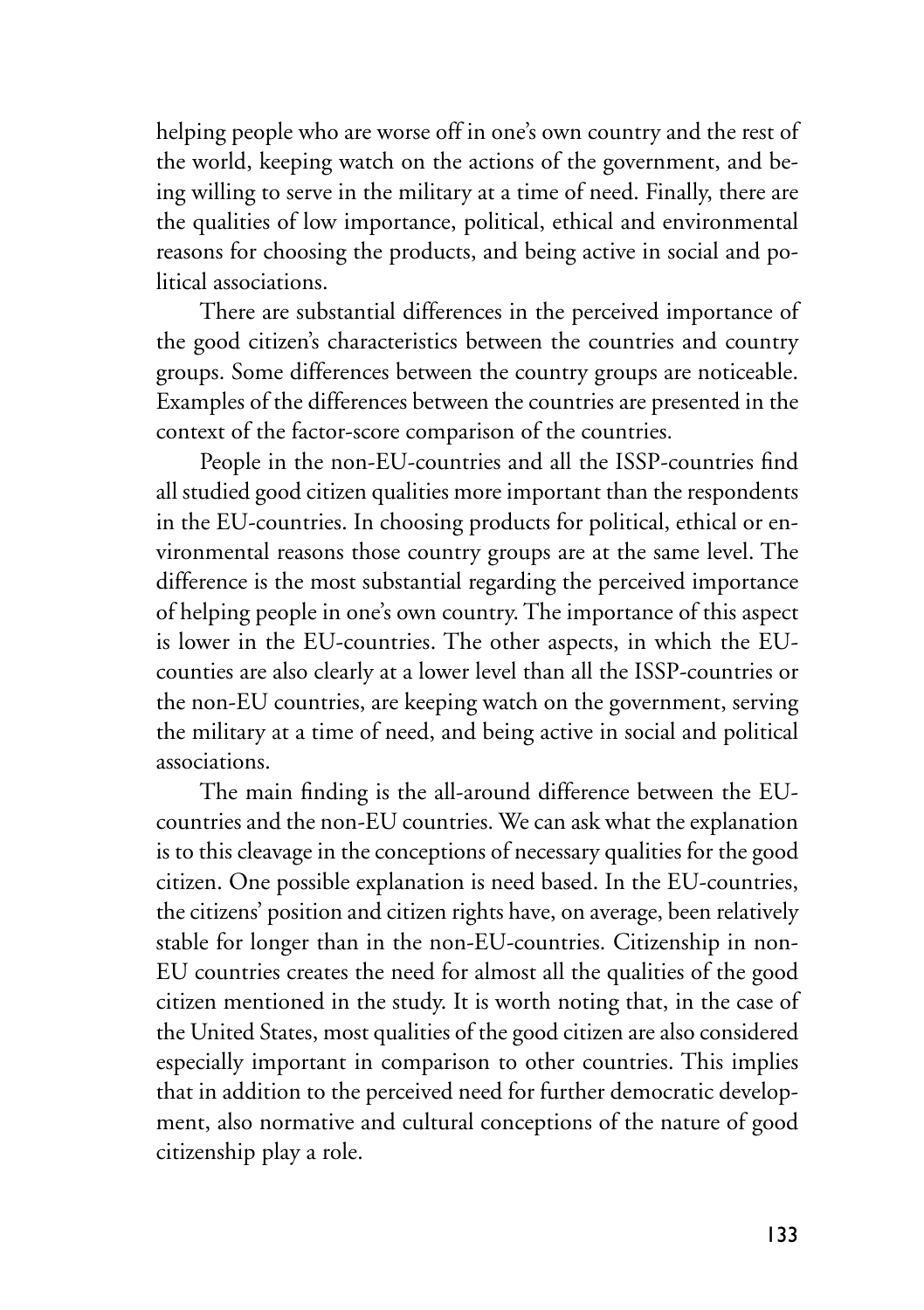The differences between the EU-countries and the Nordic countries are different in each issue. The Nordic countries value voting in elections and helping people in one's own country higher than the EU countries. Astonishingly, helping people who are worse off than you in the rest of the world is not seen as particularly important quality for the good citizen in the Nordic countries. This finding clearly goes against the image of the Nordic countries as exemplary and even altruistic members of the global community. In the EU-countries, serving in the military at a time of need and being active in associations are more important characteristics of the good citizen than in the Nordic countries. These results are not easy to interpret.

## Dimensions of the good citizen

The dimensions and later measures (factor scores) were formed by using factor analysis. The data in the factor analysis were all the ISSP-survey respondents (n = 52 550). There were 8632 missing cases, a total of 16. 4%. The number of respondents in the final analysis was 43 918.

Three factors explained 57.7 percent of the variance. The eigenvalues were 3.4 (I factor) 1.3 (II factor) and 1.0 (III factor). The factor analysis of the good citizen's qualities that gave the best result in the varimax rotation was a solution of three factors.

Interpreting the factors is relatively easy, even if the loadings of two variables were split into two factors. The first factor is called **Political citizenship**. In it, the activity in associations gets the highest loading. It is, actually, a proxy for activities in the civil society. The following two variables, voting in elections and keeping watch on the government, are political obligations included in the concept of the good citizen. The last aspect in the first factor is choosing products for political, ethical or environmental reasons. The core of this variable is ethical or moral. All in all, the first factor is political citizenship with key responsibilities associated with the concept. All these variables have a strong moral ele-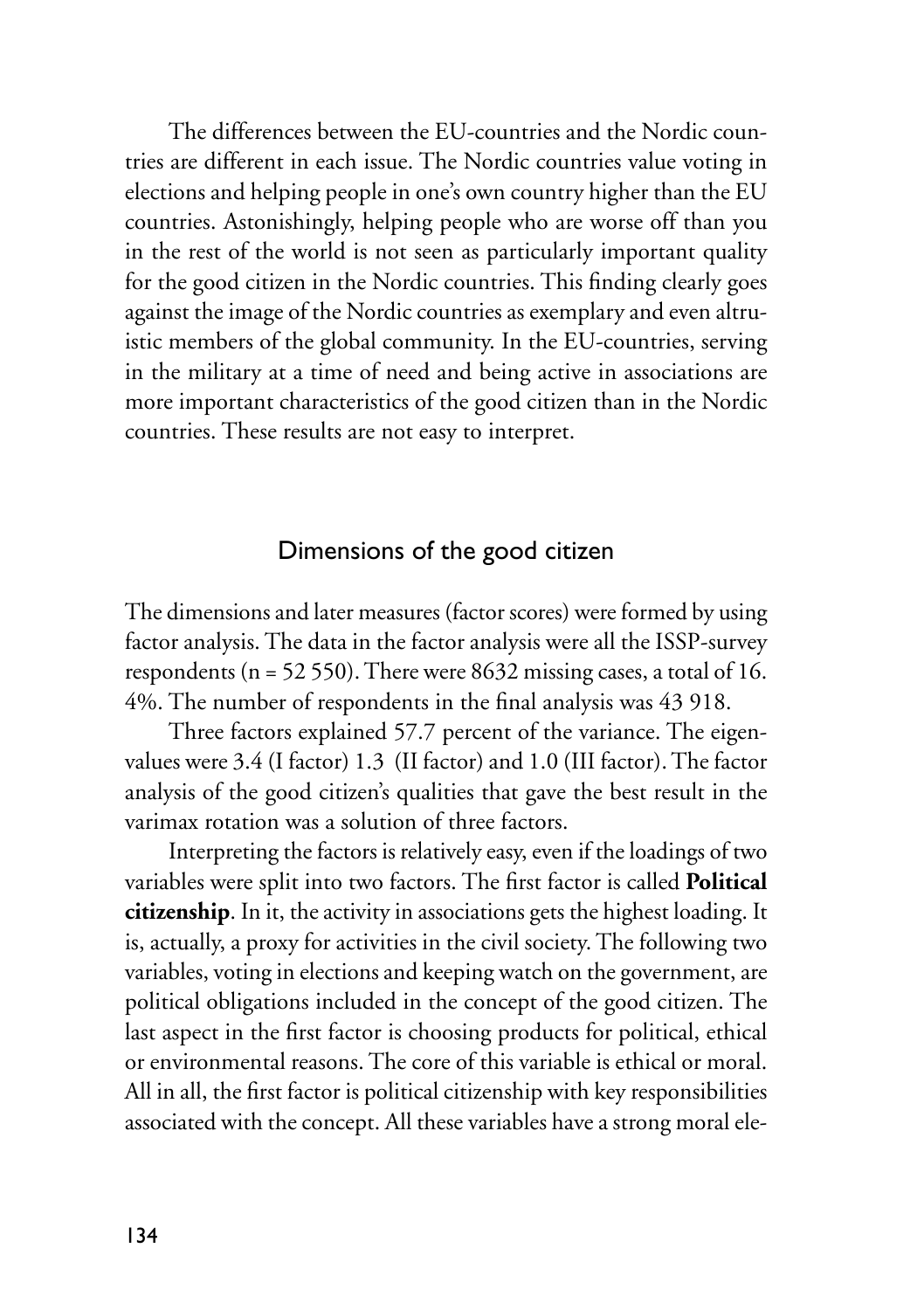ment in common with the choosing product variable. Thus, the first factor links together political and moral elements in its content. The division of a part of the loadings to the law-abiding citizen also in a way shows the importance of moral elements in the first factor.

The second factor is the dimension of **Social citizenship**. The main loadings are on the variables concerning helping those who are worse off than the respondents themselves in the rest of world or in one's own country. The variable "understanding" does not have any clear place in any one factor. For obvious reasons, it gets minor loadings both in the political citizen and in the factor of social citizen.

The third factor is **Law-abiding citizenship**. The core in it is the law-abiding person who never tries to evade taxes. Smaller and related moral loading on the third factor comes from choosing products for political, ethical or environmental reasons. It can be said that the the term "subject" meaning an individual being under central state power, as opposed to an autonomous citizen subject (Althusser 1971) finds its expression here.

|                                  | Factor I | <b>Factor II</b> | <b>Factor III</b> |
|----------------------------------|----------|------------------|-------------------|
| Active in associations           | .725     |                  |                   |
| Keep watch on government         | .710     |                  |                   |
| Vote always in elections         | .618     |                  | .407              |
| Choose products for political    |          |                  |                   |
| ethical or environmental reasons | .587     |                  |                   |
| Help less privileged/world       |          | .856             |                   |
| Help less privileged/own country |          | .834             |                   |
| Understand other opinions        | .453     | .455             |                   |
| Always obey laws                 |          |                  | .837              |
| Never try to evade taxes         |          |                  | .818              |

**Table 2.** Rotated factor matrix of the importance of the qualities of good citizen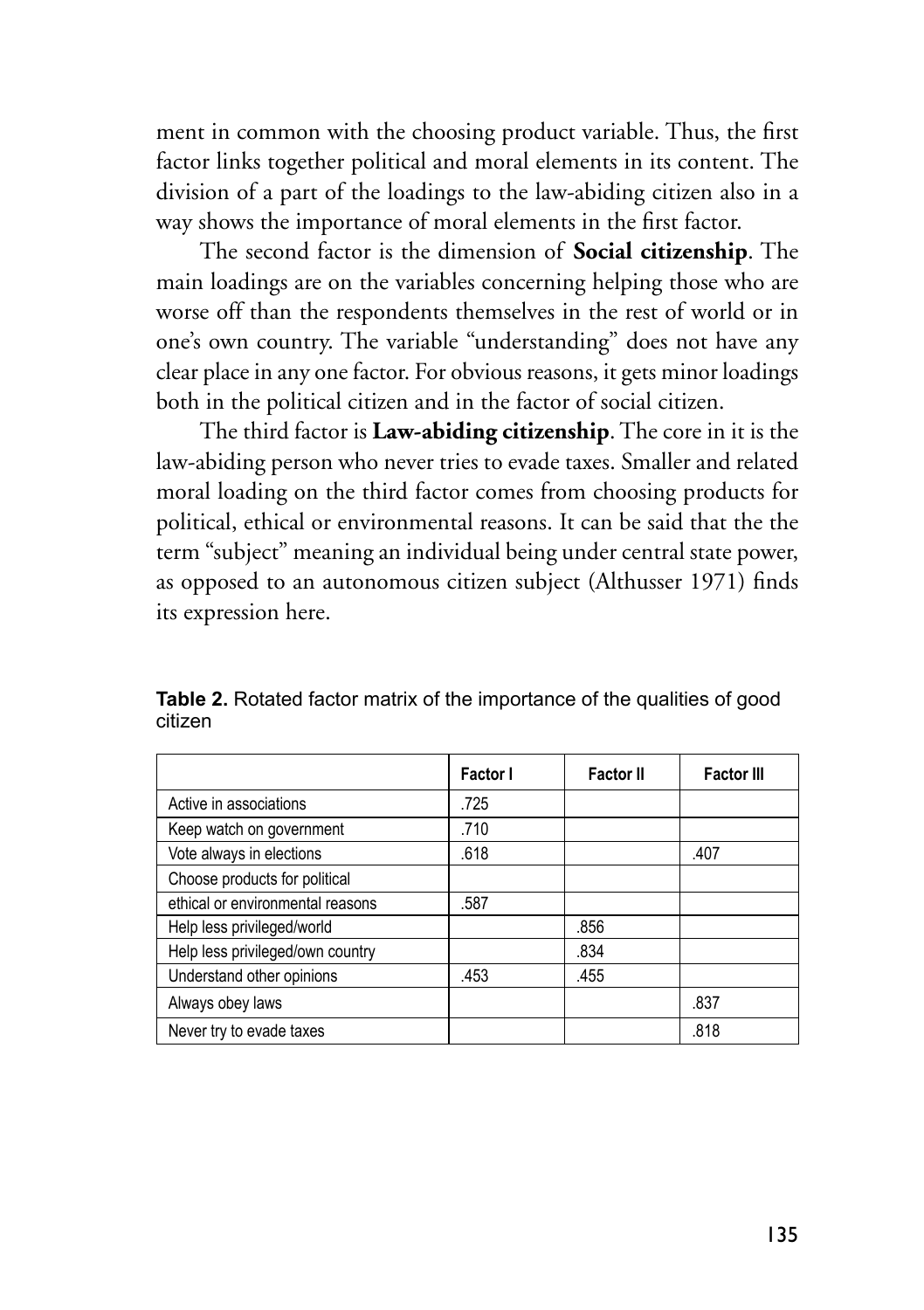| Contact with politicians          | .723 |
|-----------------------------------|------|
| Contact media                     | .704 |
| Attend political meeting or rally | .697 |
| Take part in demonstration        | .680 |
| Sign a petition                   | .677 |
| Boycott certain products          | .669 |
| Donate money or raise funds       | .636 |
| Join an Internet political forum  | .589 |
|                                   |      |

**Table 3.** The loadings in the non-rotated factor matrix

The loadings were very even. The factor explained 45.3 percent of the joint variance of the variables. Contact with politicians variable is slightly higher than the other variables, and donating money and especially joining an Internet forum are lower than the loadings of the other variables. The factor score scale of these items is called **Participation**.

## The comparison of countries

The factor scores above presenting three dimensions of good citizenship and the factor of Participation are used in the comparative analysis. The theoretical background for the analysis and interpretation of the comparative results is the differentiation between countries according to the types of capitalism and the welfare state regimes. The results are presented in the following figures. The factor scores for each country are marked in a two-dimensional space. The constant dimension in the country comparisons is Political citizenship. It is the dimension that explains the greatest part of the joint variance of "What it takes to be good citizen" variables. Each of the three other dimensions is presented in turns, paired with it one by one. The main purpose is to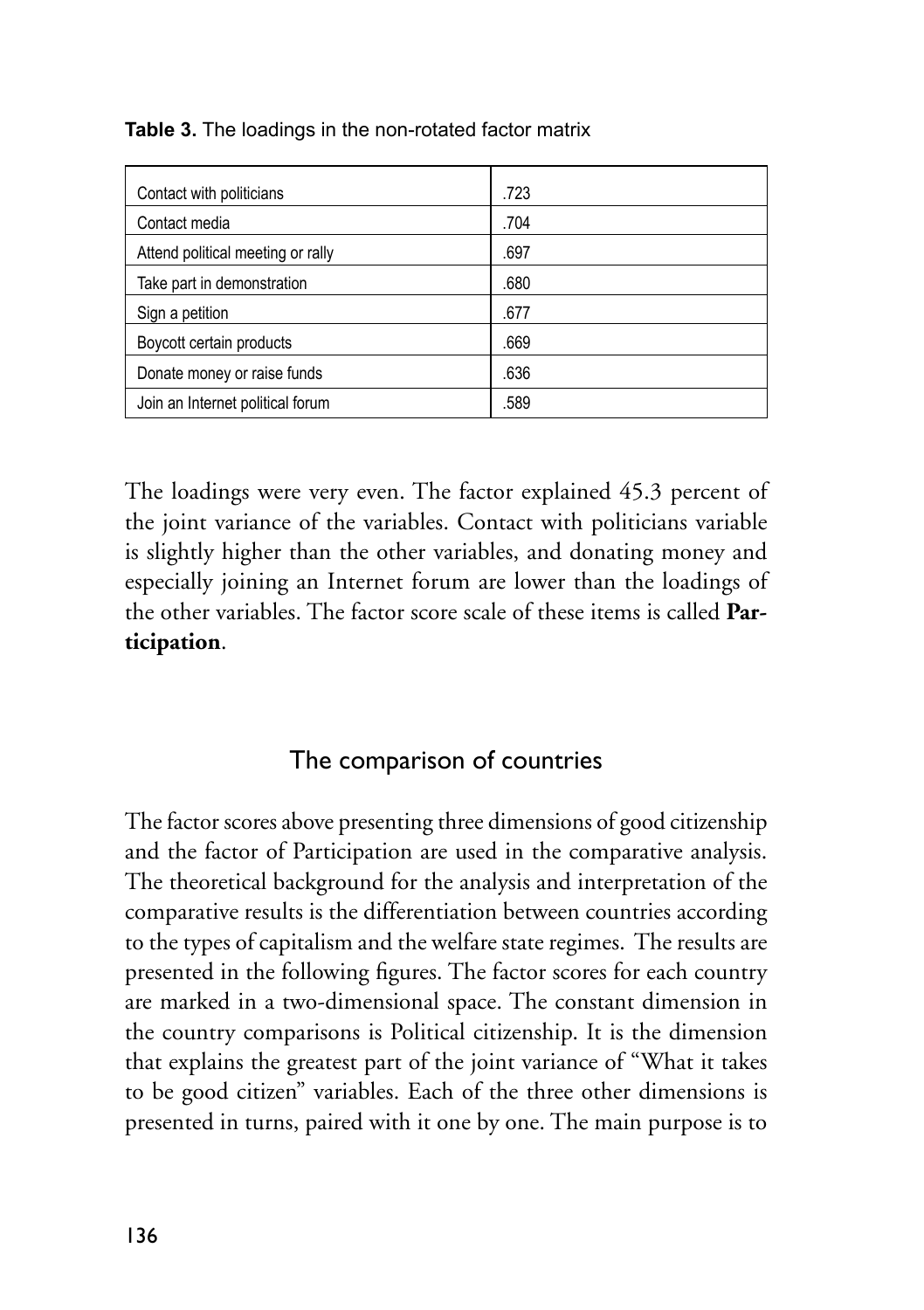

**Figure 1.** Political citizenship and social citizenship (means of factor scores; central point = total ISSP)

investigate how the countries' position changes depending on the two dimensions used at a time.

If we start with the viewpoint of Finland, we can see that the country is different from any other country in the analysis. The main reason is the low importance of the political citizenship in the Finns' conceptions of the good citizen. The importance of the political citizenship is lower in Finland than in other countries. Finland is, in large part, below the other Nordic countries. Among the other Nordic countries, the distinctions are not substantial. Sweden is slightly above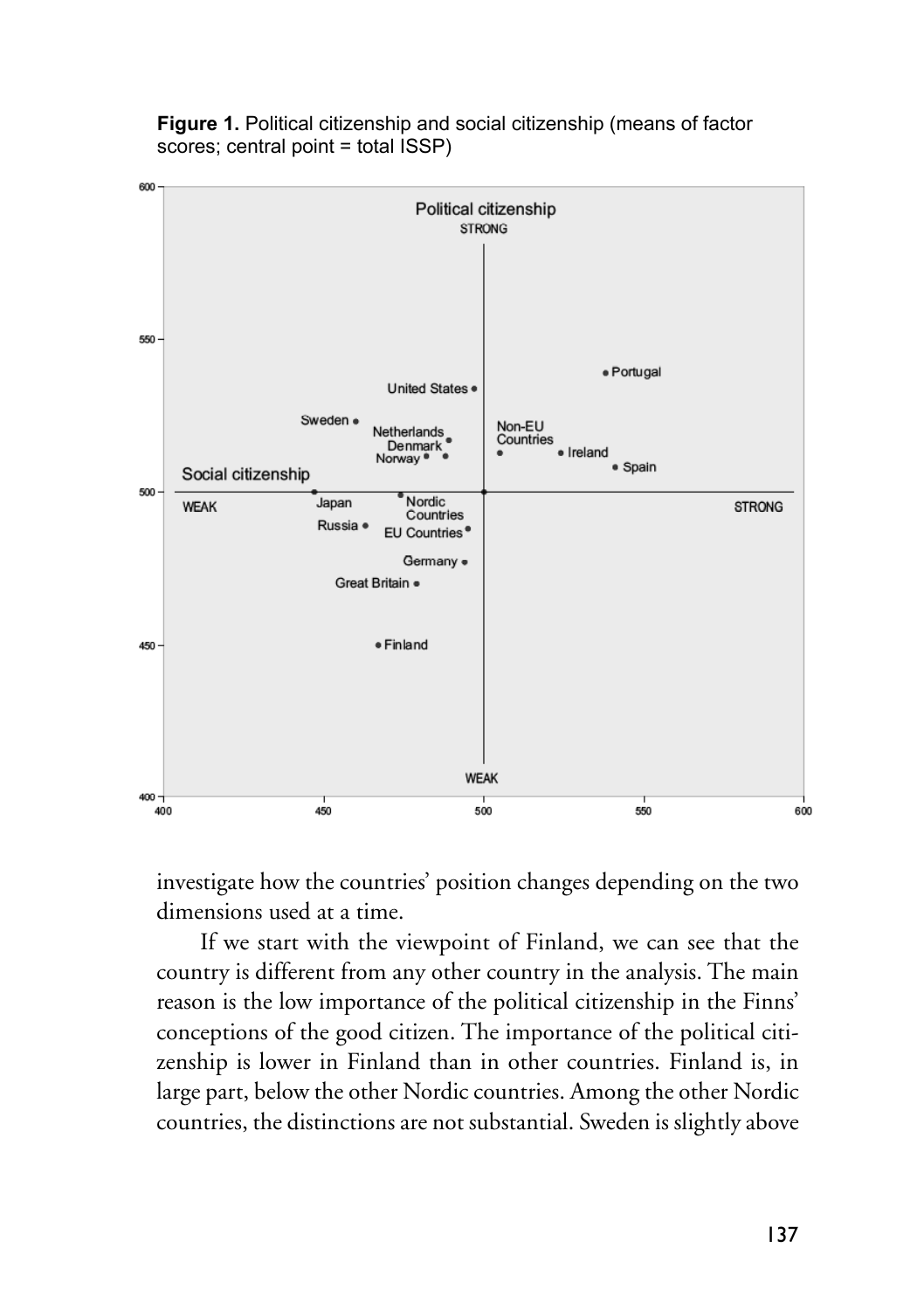Denmark and Norway. Nearest to Finland, then, are Great Britain and Germany.

Despite Finland, Great Britain and Germany being on the weak side and Portugal and the United States on the strong side of the political citizenship, the differences in the strength of the political citizenship between countries are not extensive. Ireland and Spain, as well as the entire group of the non-EU countries are at the same level with the Nordic countries other than Finland.

As regards social citizenship, a small group of countries is considerably nearer to the strong end of the social citizenship than the others. All the other countries are more or less at the same level. The exceptions are Spain, Portugal and Ireland in which the social citizenship is at a higher level than in the other countries. The totality of the non-EU countries is mildly on this side of the average of the ISSP countries. In the dimension of social citizenship, Finland is above the weakest countries. In this respect, Russia, Sweden and Japan are even slightly weaker than Finland.

What do the results in figure 1, then, reveal about different larger 'citizenship regimes'? The two-dimensional picture refers to the following conclusion. First, there is the block of countries in which Sweden and Denmark are together with the Netherlands. United States is also close to this group. The latter result is slightly difficult to understand from the point of view of welfare regimes or types of capitalism as the Nordic welfare state regime differs remarkably from the Neo-liberal US model.

A group slightly less tight than the one mentioned above consists of Japan, Russia, Germany and Great Britain. The entire group of the EU-countries, on average, belongs in this category. Of the remaining countries Portugal, like Finland in the opposite direction, is clearly distinct from the other countries. The closest neighbours of Portugal are Ireland and Spain which are relatively close to each other. The entire group of the non-EU countries is relatively close to Ireland and Spain.

All in all, the clearest result can be seen in the group of the Nordic countries, excluding Finland. It makes sense that the Netherlands is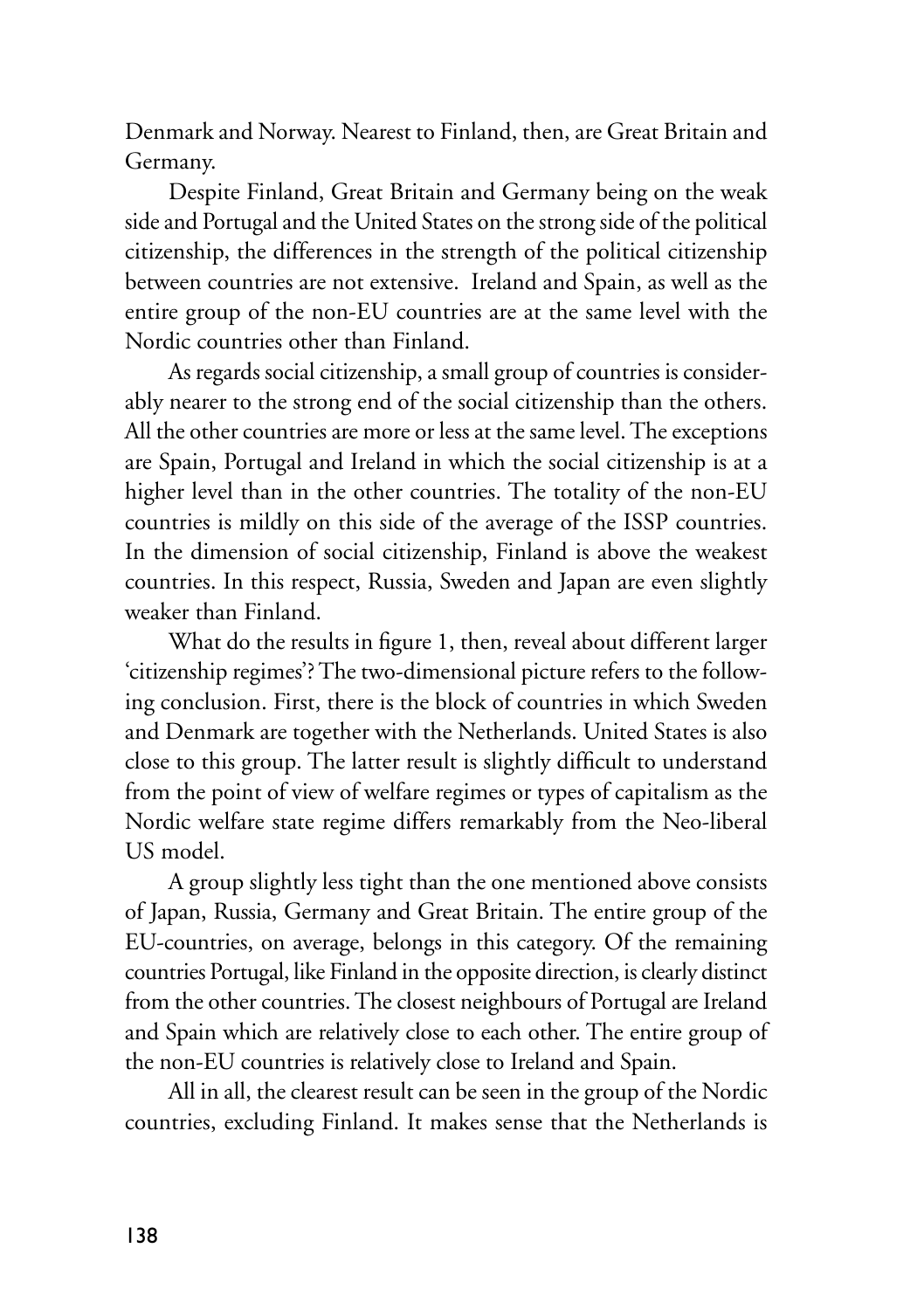a part of this group. The opposites of the Nordic group are Germany and Great Britain, and on the other side, Ireland and Spain. Finland and Portugal, as each other's opposites, are the lone ones in terms of the political and social citizenship.

 It is also possible to provide an example of the difference between the countries. For this purpose, I use the variable "Keep watch on government" from the first factor. It has a high factor loading and is seen as relatively important for the good citizen.

Using two classes in the "very important" end of the variable, we see that there is a clear differentiation between countries. At the top, there is the United States. Other countries that perceive keeping watch on the actions of the government more important than other coun-

#### **Figure 2.** Good citizen obeys laws

WHAT IT TAKES TO BE A GOOD CITIZEN: ALWAYS TO OBEY LAWS AND REGULATIONS (%).



ISSP 2004 Citizenship ESD2184 / CINEFOGO 2006-2007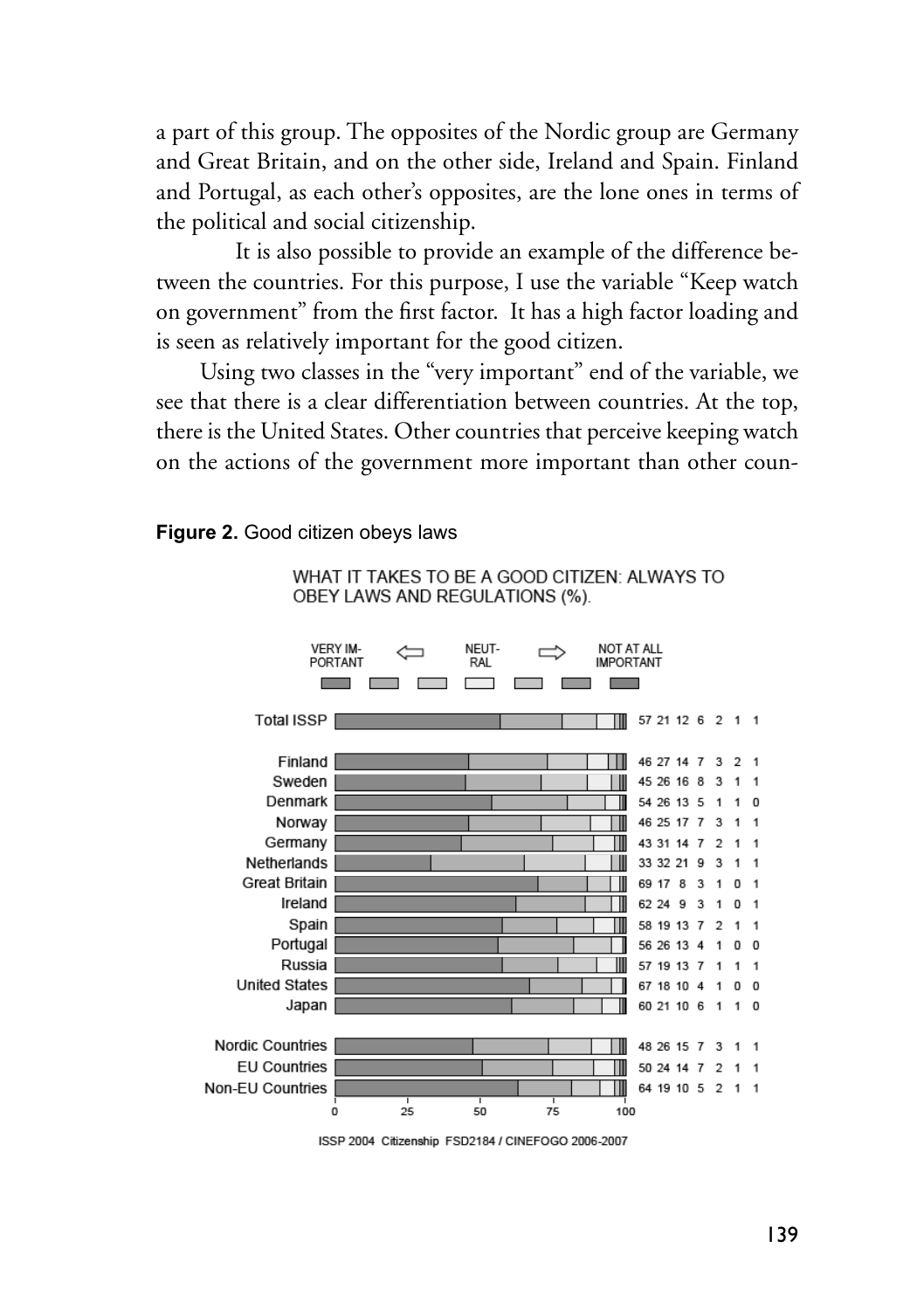tries are Sweden, Ireland, and Portugal. USA is 19 percent above the average in the ISSP countries and the other top countries mentioned some ten percent above the average. The clearly lowest figure (nearly a half below the average) is in Finland. Finland is also clearly below the Nordic countries, especially Sweden.

There is a change in the composition of the citizenship groups when Law-abiding citizenship is substituted for Social citizenship. The group around the Nordic countries (excluding Finland) changes its form. Thus, Spain joins Sweden, Norway and the Netherlands in their category. Denmark is now further from the group than earlier. It can still, however, be said to have stayed in the near neighbourhood. The

POLITICAL CITIZENSHIP AND LAW-ABIDING CITIZENSHIP (means



**Figure 3.** Political citizenship and law-abiding citizenship

Figure 3.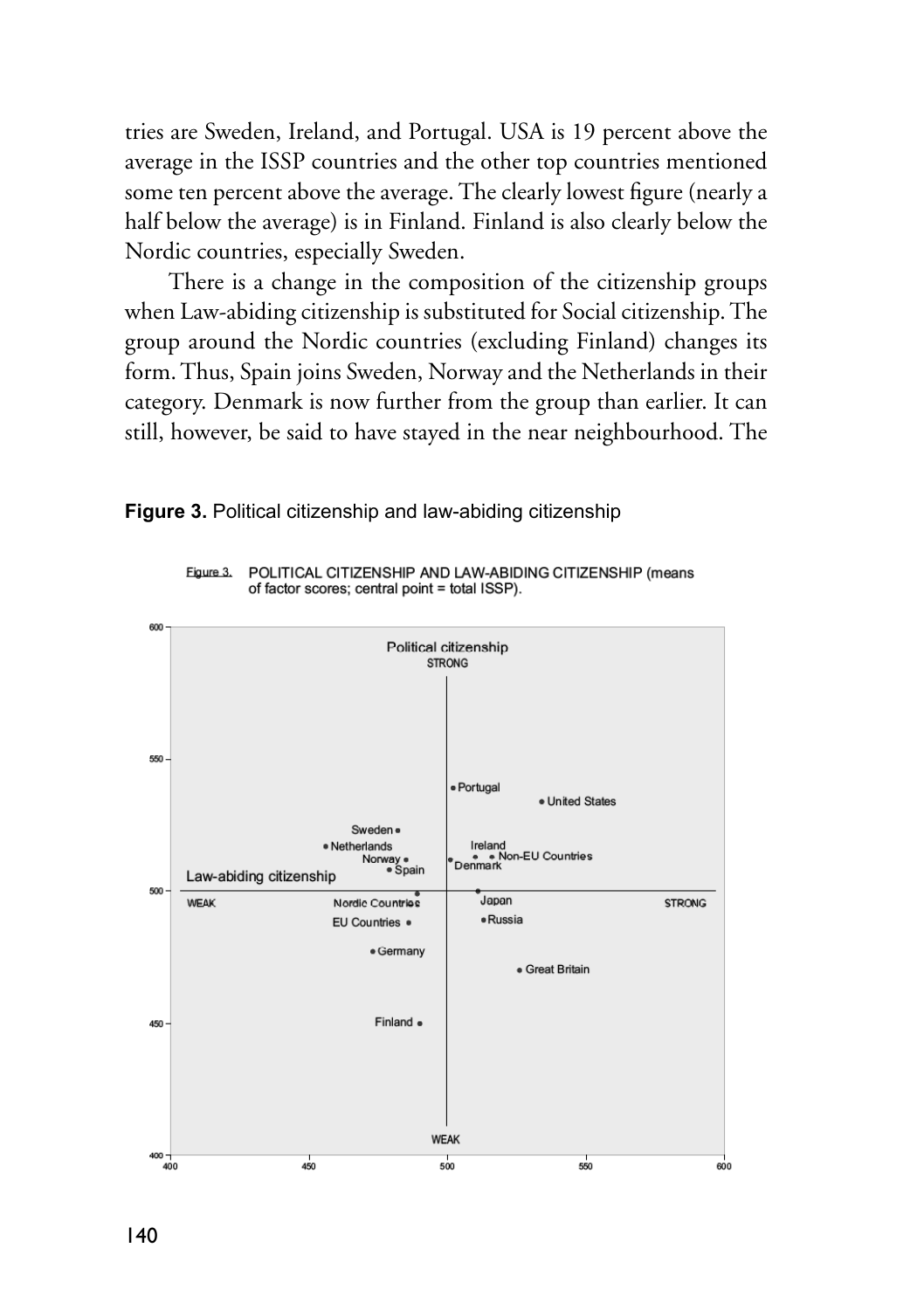average of the EU countries is, in fact, almost within the same distance from the Nordic cluster as Denmark, while Ireland and the average of the non-EU countries are relatively close to these countries.

What is left of the countries after the large Nordic group? Germany remains in its old place, alone. Great Britain has changed its position because of the greater Law-abiding citizenship than in Germany. Finland also stays in its place far from the other countries. Portugal and the United State are at the opposite end from Finland in the high Political citizenship and higher Law-abiding citizenship. In the Lawabiding citizenship, the United States together with Great Britain are the law-abiding countries. On the same side with them are also Russia and Japan with their position changed to the right compared to the earlier country picture.

The formation of the country categories is not very different compared with the country groups in the picture above where the Social and Political citizenship were the axes. Replacing Social citizenship with Law-abiding citizenship provides a manner of opposite picture on country groups and positions.

The last picture of the country groups is the Political citizenship examined together with the more action oriented measure of Political and Social Participation.

The comparative positions are now different compared to the earlier analysis. Russia and Japan are far from the other countries. The average of the non-EU countries also relocates to this side. The distance between Japan and Russia is also relatively long. The group of Nordic countries including the Netherlands is very clear. Spain, Ireland and United States can also be seen as a part of this county category in a larger sense. Finland, Great Britain and Germany are relatively far from the Nordic group, Finland of course being the most distant country. Still, it should be remembered that in Participation, Great Britain, Finland and Germany are relatively close to the large Nordic group of countries. The demarcation line is between Russia, Japan and the non-EU countries, in this order, and all the other countries.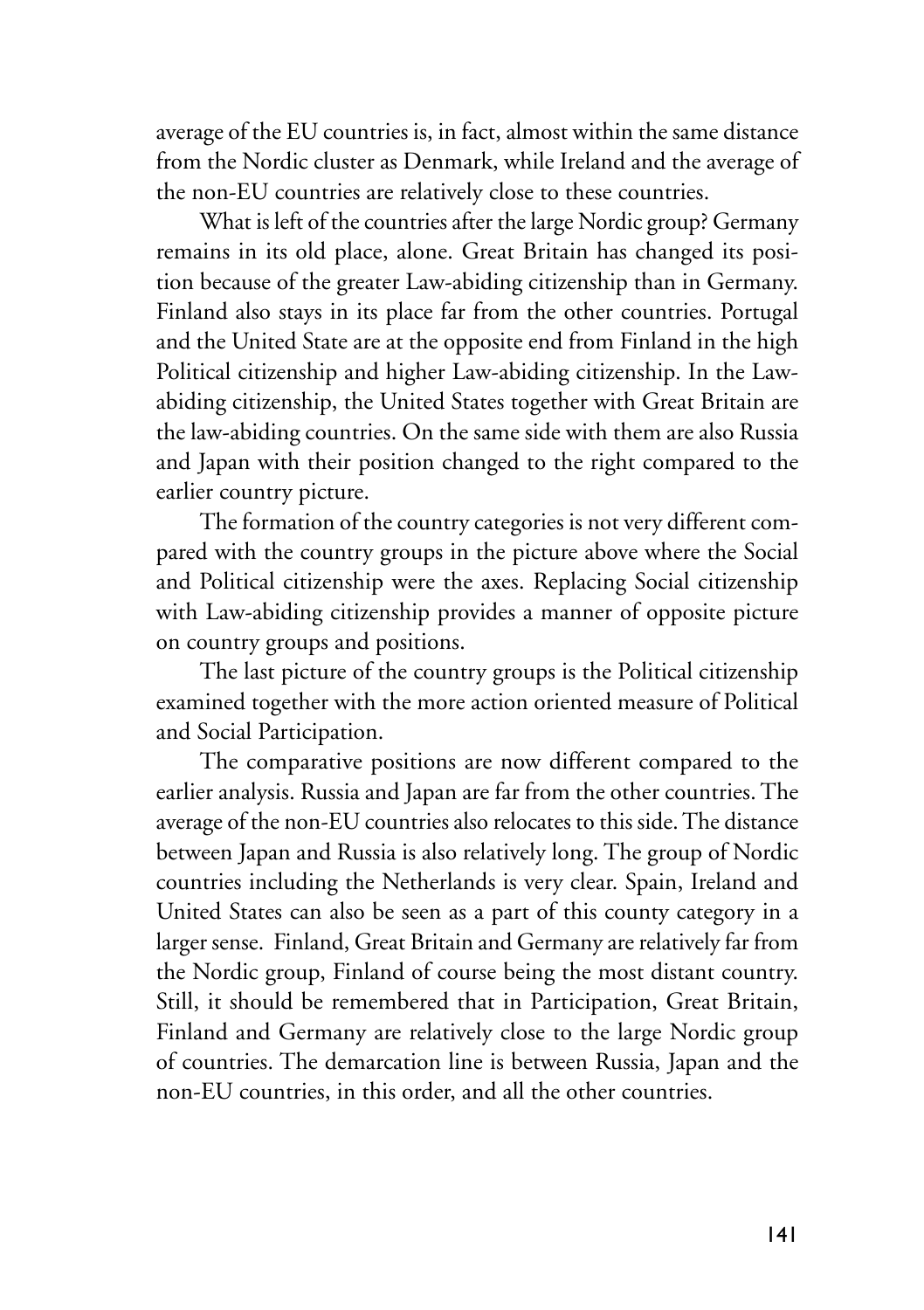

# **Figure 4. Political citizenship and participation**



## Conclusion: Divergent Citizenship

The results reveal two points. First, there is a clear, relatively consistent ranking as regards the characteristics expected from the good citizen by the respondents. Secondly, almost all characteristics are perceived as more important in the countries outside the EU. The possible interpretation here is the longer stable period in the citizenship position in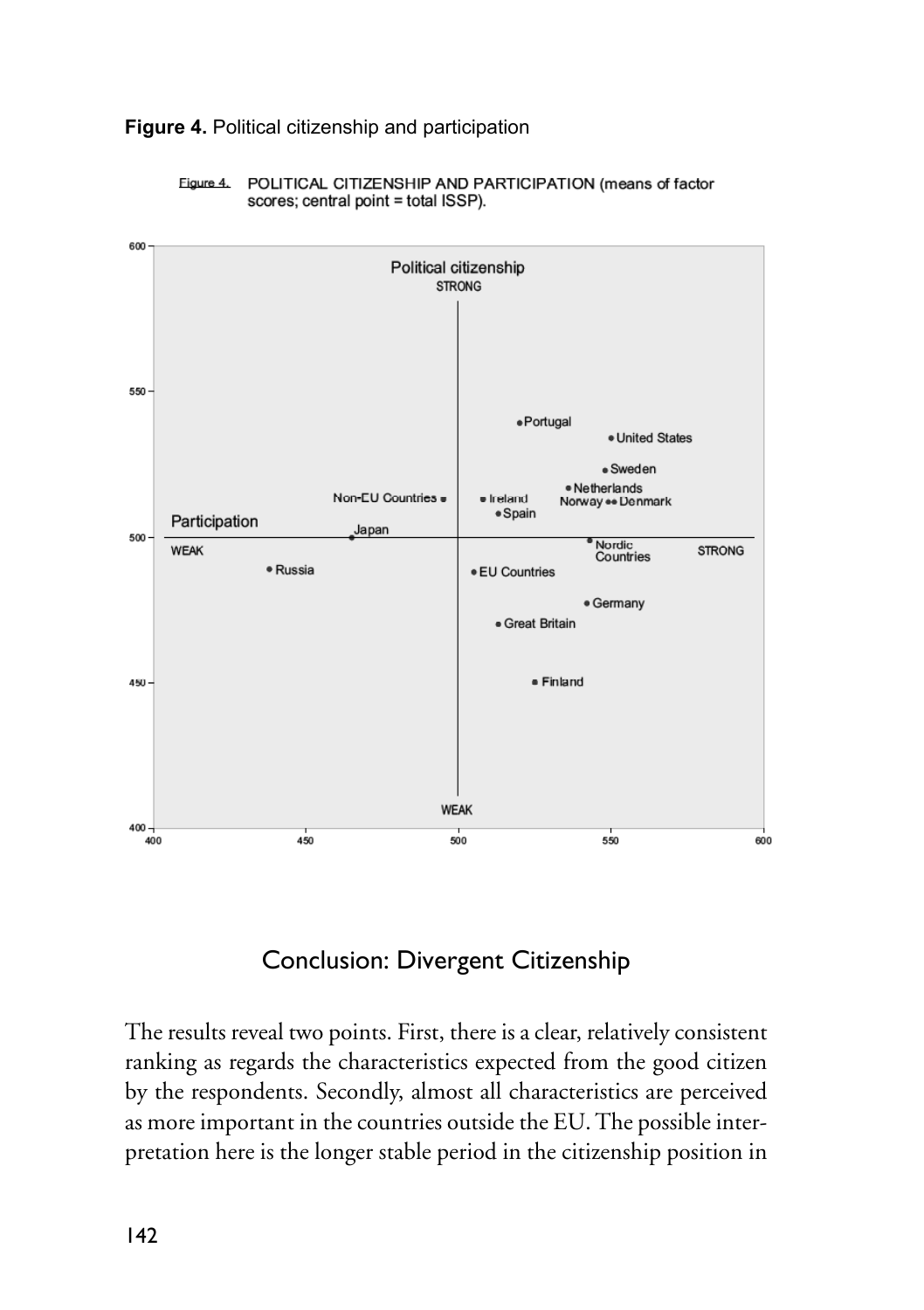the EU countries than in the other parts of the world. The perceived importance of the citizenship characteristics depends on the need. This can mean that there is more willingness to make an effort for the better realisation of citizenship in the countries outside the EU.

The dimensions of the good citizen's qualities are relatively clear. The main dimension is the Political citizenship. It is followed by the Social citizenship and the Law-abiding citizenship. The first dimension is very wide. It includes moral demands for the good citizen's action. The second factor is about helping people in more disadvantageous position than the respondents themselves. This factor reflects the feeling of collective responsibility, whereas the third factor concerns the respect for law. Considering the historical layers of the citizenship rights, the third dimension refers to the historically oldest layer. The second factor is associated with newest developments, and the first dimension has some connotations of the moral kind, together with the Law-abiding citizenship

When the countries are positioned in the space in which the axes are the factor score of the political and social citizenship, the main result is distinguishing the block of Nordic countries (excluding Finland). In the neighbourhood of this larger 'Nordic' group we can find the United States, Japan and Russia, i.e. all the countries selected to be the criteria for the analysis of the EU-countries. Portugal and Finland, the countries on the opposite sides of the factor space, are clear nonmembers of the Nordic group. Ireland and Spain are also relatively far from the group of Nordic countries. The reason for Finland's separate position is the low scoring in the Political citizenship and, for Ireland and Spain, the high scoring in the Social citizenship. Portugal is also higher in the Political citizenship than other countries.

Combining the law-abiding citizenship with the political citizenship in the picture, the positions do not change considerably from the earlier findings. Now, the United States are farther than Portugal from the Nordic group of countries, and there is a longer distance between Germany and Great Britain than in the earlier picture. This is due to Great Britain's higher score in the Law-abiding citizenship. Finland is relatively low on both axes.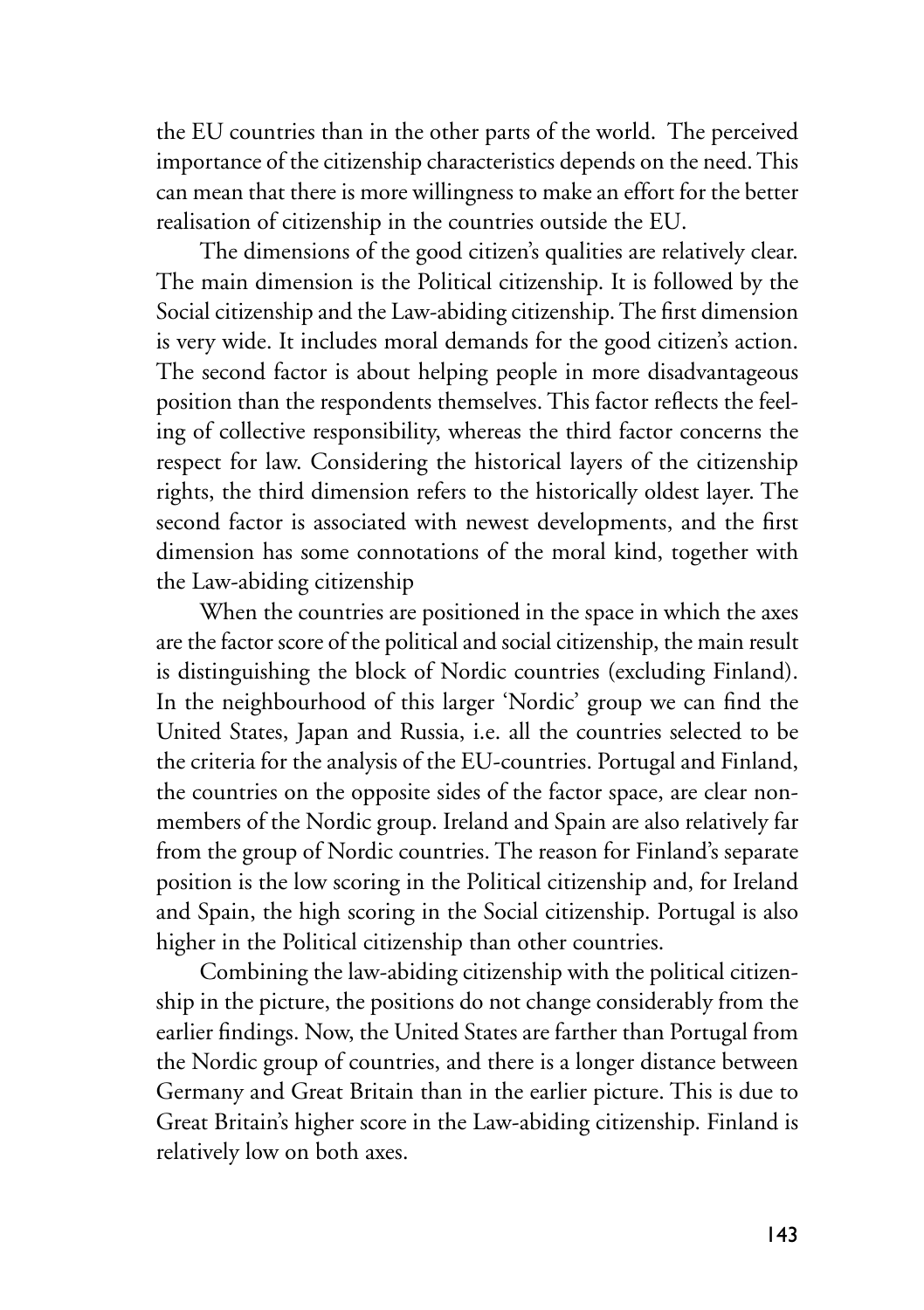Adding Participation to the analysis transforms the country positions. The larger and tighter collection of countries is now around the Nordic countries and the Netherlands. Farthest from them, due to a low scoring in participation are Japan and Russia. Russia is the most distant country in low participation. Germany, Finland and Great Britain are close to the main group of countries in participation but due to the low scores in political citizenship they do not belong in the group around the Nordic countries. In Participation, Finland is slightly above the weakest countries. The participation is slightly higher in Finland than in Ireland, Spain, Great Britain and Portugal, as well as in the EU counties on average.

It could be asked, what the results reveal about the unity of the EU countries. The main result is that there is a relatively clear block of countries around the Nordic focus. The political citizenship, which is also the most important dimension of the 'good citizen', results in a tight group of Nordic countries in connection with the social citizenship. The other two analyses of country positions, the Political citizenship with the Law-abiding citizenship, and the Political citizenship with Participation, refer to an even larger gathering of countries around the Nordic focus.

The analysis of countries with the main citizenship axes as coordinates do not provide any clear groups of countries other than the Nordic group. The comparison of the results to the types of capitalism or welfare state regimes weakly refers to some new developments. The Netherlands is very clearly at the centre of Nordic group of countries. Finland does not belong in the group. Great Britain and Germany are a possible example of a conservative block. The United States as the modal type of liberal welfare regime is relatively separate. Portugal is also separate because of the strong commitment to social citizenship.

The EU countries differ from the non-EU countries. In the non-EU countries, the Social citizenship is more important than in the EU countries. The same is true also with the Law-abiding citizenship. The results also show the special status of participation as actionbound criterion of citizenship. Here, the difference between Russia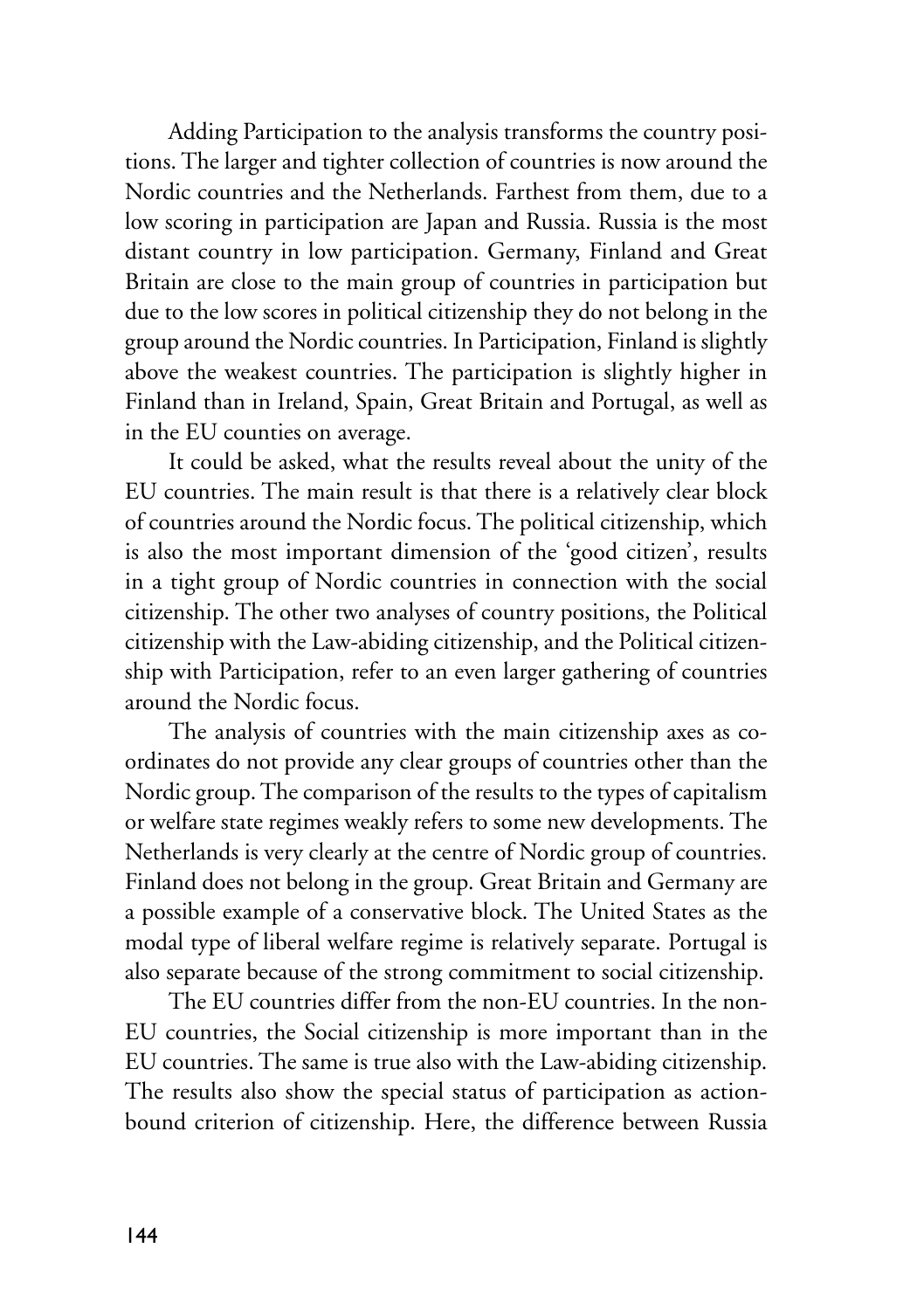and Japan is clear. In these countries, political and social activity is not considered important. In Finland, the participation is at the level of the other countries.

All in all, the results reveal many differences between countries with different welfare regimes. However, much depends on the criteria of citizenship. From the European point of view, and especially in the Nordic countries, a critical question is the low perceived importance of Social citizenship and helping people worse off. The EU countries are weaker in Social citizenship than the non-EU countries, and in the Nordic countries, the situation is worse that in the other EU countries.